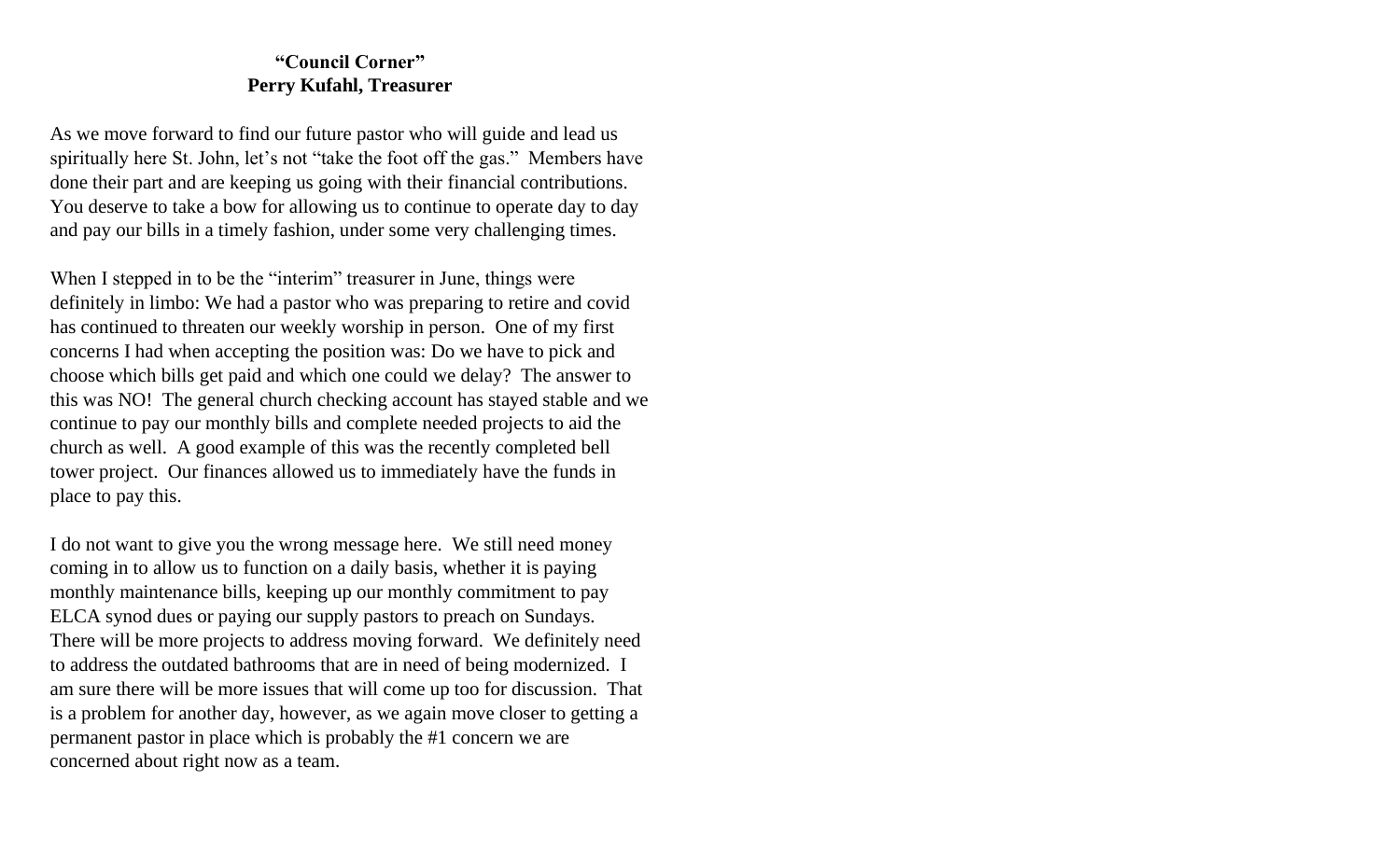We are in a good place both spiritually and financially. Again, as I stated before, let's keep the contributions coming and things will fall in place. I guarantee you there are plenty of churches in the Wausau area who are just hanging on, we are not one of those!

God Bless Us All, Perry

**Council Members.** Here is a list of Council Members. Please contact them with any concerns or issues you may have. Council meets once a month and welcomes input from the congregation.

President: Sue Cooley – 715-675-8566; [cooley1512@outlook.com](mailto:cooley1512@outlook.com) Vice President: Barb Paulsen – 715-845-9884; [ericbarbp@aol.com](mailto:ericbarbp@aol.com) Treasurer: Perry Kufahl – 715-675-1383; pnskufahl@outlook.com Secretary: Shelley Kufahl – 715-675-1383; [pnskufahl@outlook.com](mailto:pnskufahl@outlook.com) Trustees: Curt Cooley – 715-571-4057; [usfcool@gmail.com](mailto:usfcool@gmail.com) Scott Oestreich – 715-675-4360; [scottsmachinellc@gmail.com](mailto:scottsmachinellc@gmail.com) Evangelism: Lane Bahr – 715-297-0017; [lucylane35@hotmail.com](mailto:lucylane35@hotmail.com) Fellowship: Madeline Grueneberg – 715-574-9095; [MadelineSchwede@aol.com](mailto:MadelineSchwede@aol.com) Education: Jan Mueller – 715-675-9558; [dmjm5455.wau@gmail.com](mailto:dmjm5455.wau@gmail.com) Worship: Sue Harris – 715-551-6282; smae53@gmail.com

**Council Meeting Minutes.** Copies of the minutes from the most recently held Council meeting are by the mailboxes. Please feel free to pick up a copy. If more are needed, please contact the church office.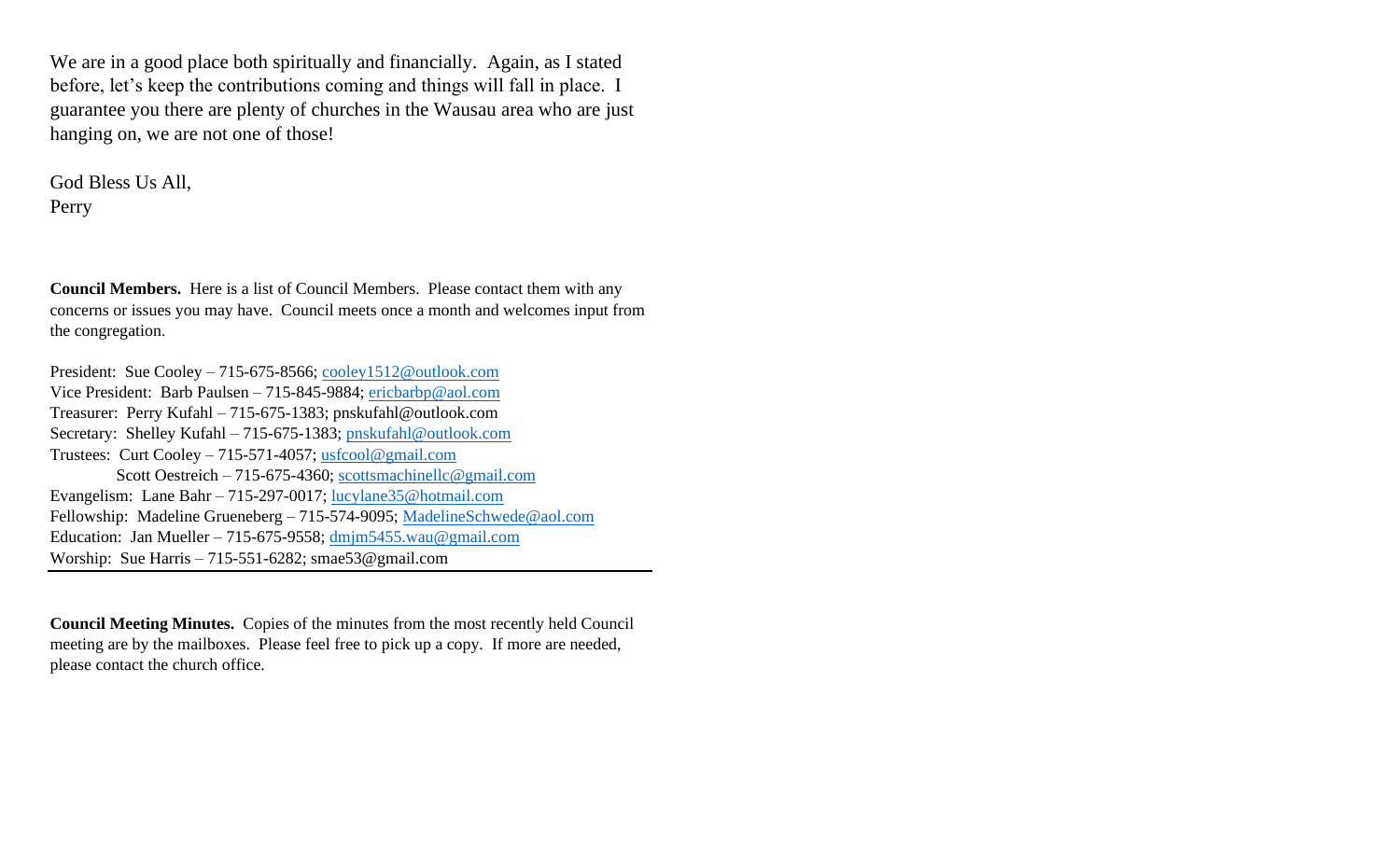**Homebound Parishioners.** The following parishioners are no longer able to consistently attend worship services. I visit them to remind them that they are loved by God and loved by their community of faith, St. John. Sometimes it is helpful to hear those reminders from someone in addition to me.

| Harriet Wanner      | Carol Fitzke                     | <b>Harley Goetsch</b>                    |  |
|---------------------|----------------------------------|------------------------------------------|--|
| 3107 Westhill Drive | 237227 N. 120 <sup>th</sup> Ave. | Rennes Health/Rehab Ctr.                 |  |
| Wausau, WI 54401    | Wausau, WI 54401                 | 4810 Barbican Avenue<br>Weston, WI 54476 |  |
|                     |                                  |                                          |  |
|                     |                                  |                                          |  |
|                     |                                  |                                          |  |
| Florian Kolbe       | Don & Carol Prochnow             | Laurie Prochnow                          |  |
| 540 E. Thomas St.   | 235775 N. 80 <sup>th</sup> Ave.  | 4602 Barbican Ave.                       |  |
| Apt. 108            | Wausau, WI 54401                 | Apt. 105                                 |  |
| Wausau, WI 54403    |                                  | Weston, WI 54476                         |  |

| <b>Financial Report for September, 2021</b> |                  |                     |      |  |
|---------------------------------------------|------------------|---------------------|------|--|
|                                             | <b>September</b> | <b>Year-to-Date</b> |      |  |
| <b>Income Received</b>                      | \$10,449.48      | \$106,240.11        |      |  |
| <b>Expenses Paid</b>                        | \$6,371.29       | \$92,530.09         |      |  |
| <b>Difference</b>                           | \$4,078.19       | \$13,710.02         |      |  |
|                                             |                  |                     |      |  |
| <b>Attendance Report</b>                    |                  |                     |      |  |
|                                             |                  | 2021                | 2020 |  |
| Average Weekly/September                    |                  | 54                  | 84   |  |
| Average Weekly/Year-to-Date                 |                  | 80                  | 102  |  |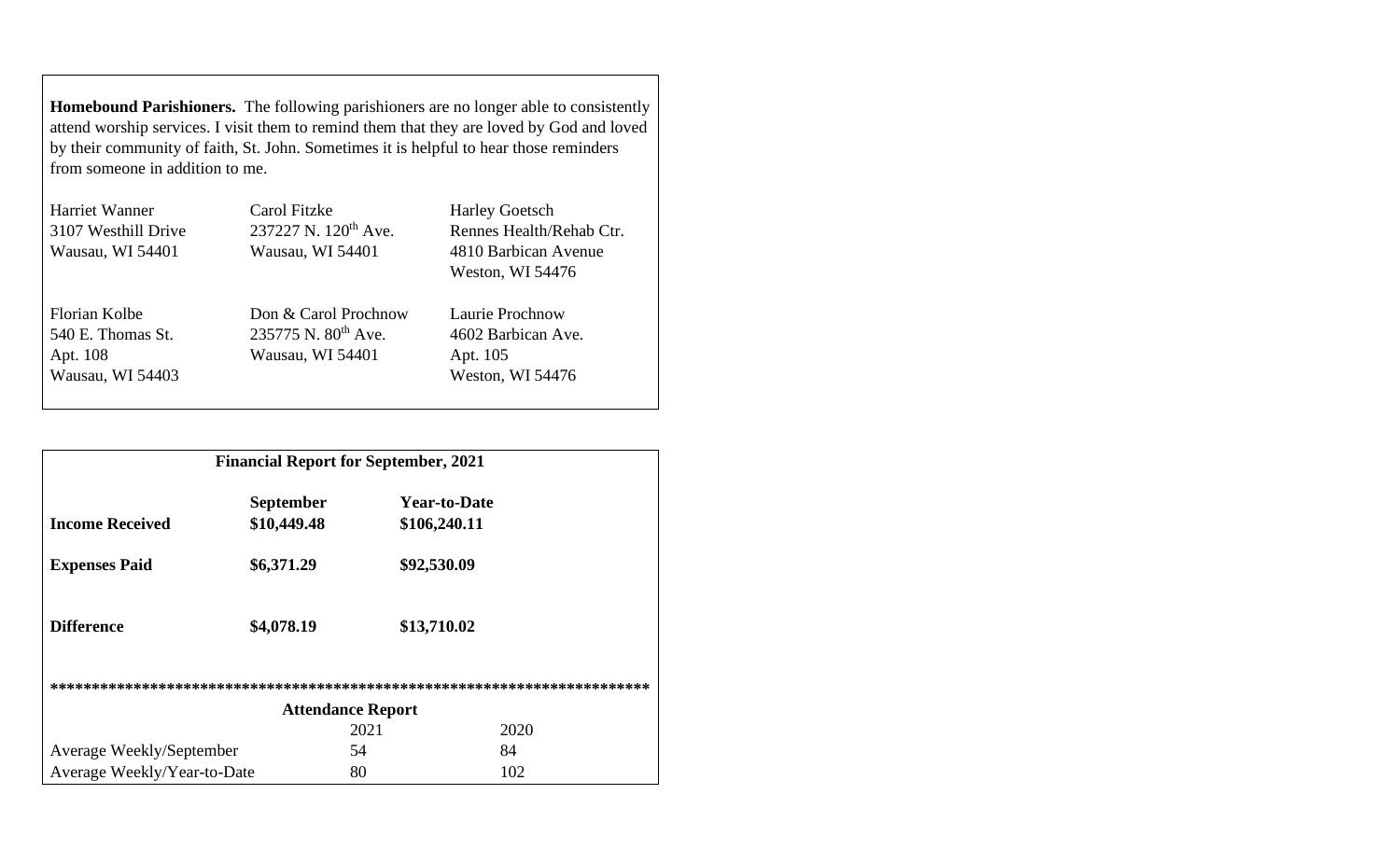## **VISION FOR ST JOHN**

St. John Evangelical Lutheran Church, Village of Maine, Wausau, WI is a country church with an average Sunday worship attendance of about 100 folks. We are affiliated with the Evangelical Lutheran Church in America. Yet, more than numbers or affiliations, we are a congregation which welcomes all who seek meaning and hope in their lives through all the possibilities of a connection to the love of God in Jesus Christ. At our core, we value and nurture relationships.

### **We Value and Nurture Relationships With our God**

- "He (Jesus) said to him, 'You shall love the Lord your God with all your heart, and with all your soul, and with all your mind.'" (Matthew 22:37 NRSV)

#### **We Value and Nurture Relationships with Each Other**

- "I came that they may have life, and have it abundantly." (John 10:10 NRSV)
- **We Value and Nurture Relationships with our Community**
	- "I give you a new commandment, that you love one another. Just as I have loved you, you also should love one another." (John 13:34 NRSV)

### **We Value and Nurture Relationships with Ourselves**

- "For this reason…we have not ceased praying for you and asking that you may be filled with the knowledge of God's will in all spiritual wisdom and understanding…" (Colossians 1:9 NRSV)